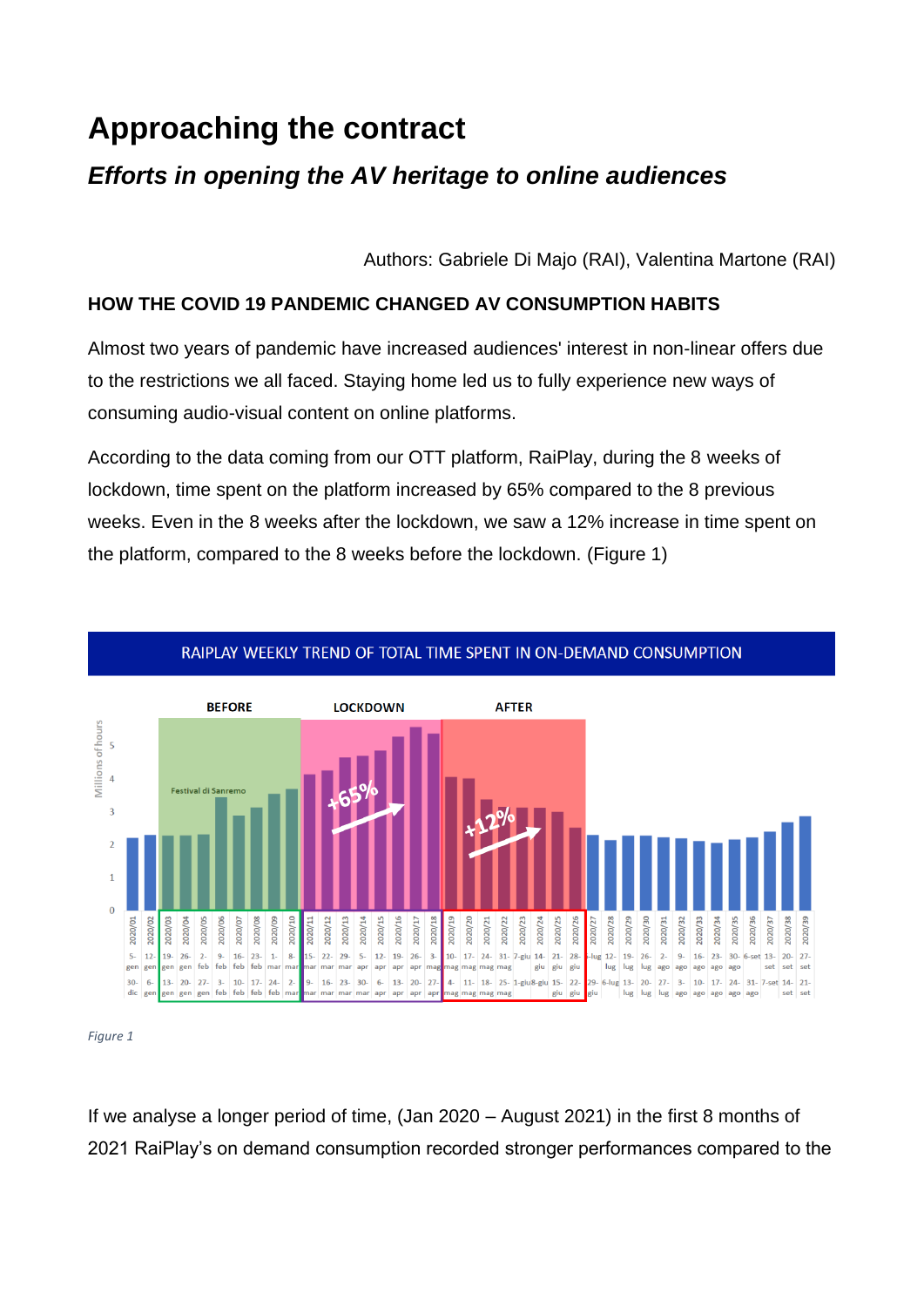previous year: time spent is over 150 million hours, +32% compared to the same months of 2020. *(Figure 2)*



*Figure 2*

During the first lockdown growth is more evident for archival products, those unrelated to TV channel programming, for which there was a 109% increase in time spent. *(Figure 3)*

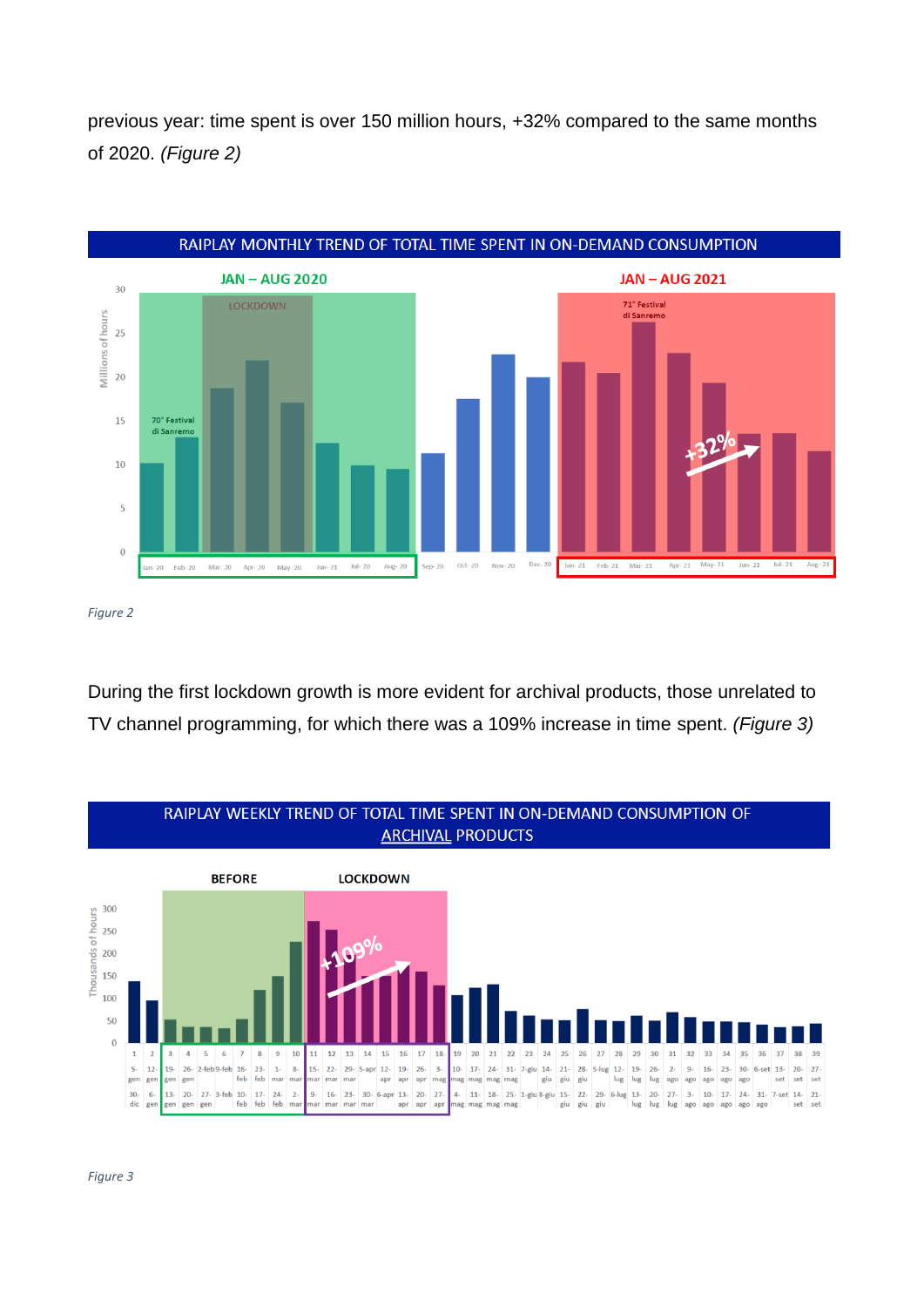Considering a longer period (the first 8 months of 2021), RaiPlay experienced a decrease in On - demand consumption of archival products, -35% compared to the same months of 2020. Nevertheless, if we exclude the exceptional period of the lockdown and compare only January and February of both 2020 and 2021, we can see a 49% growth in Time spent on the platform. *(Figure 4)*



*Figure 4*

In this context of changed audience habits, we can say that archives have been a significant source of AV content for online consumption, both free and fee based.

# **HOW THE PANDEMIC BOOSTED THE USE OF ARCHIVES**

Moving from the user's point of view to that of content producers, we can see other effects of the pandemic on AV archives.

1) REUSE OF ARCHIVAL MATERIAL IN NEW PRODUCTIONS. For media companies, the difficulty in traveling and filming outside promoted the reuse of archival material in new productions, among which some are born as non-linear products. An example is Rai docu-series "Ossi di seppia", available on RaiPlay, which is a story in 26 episodes designed to retrace important events in recent Italian history. Another interesting example is "SanPa - Sins of the Savior"**,** a perfect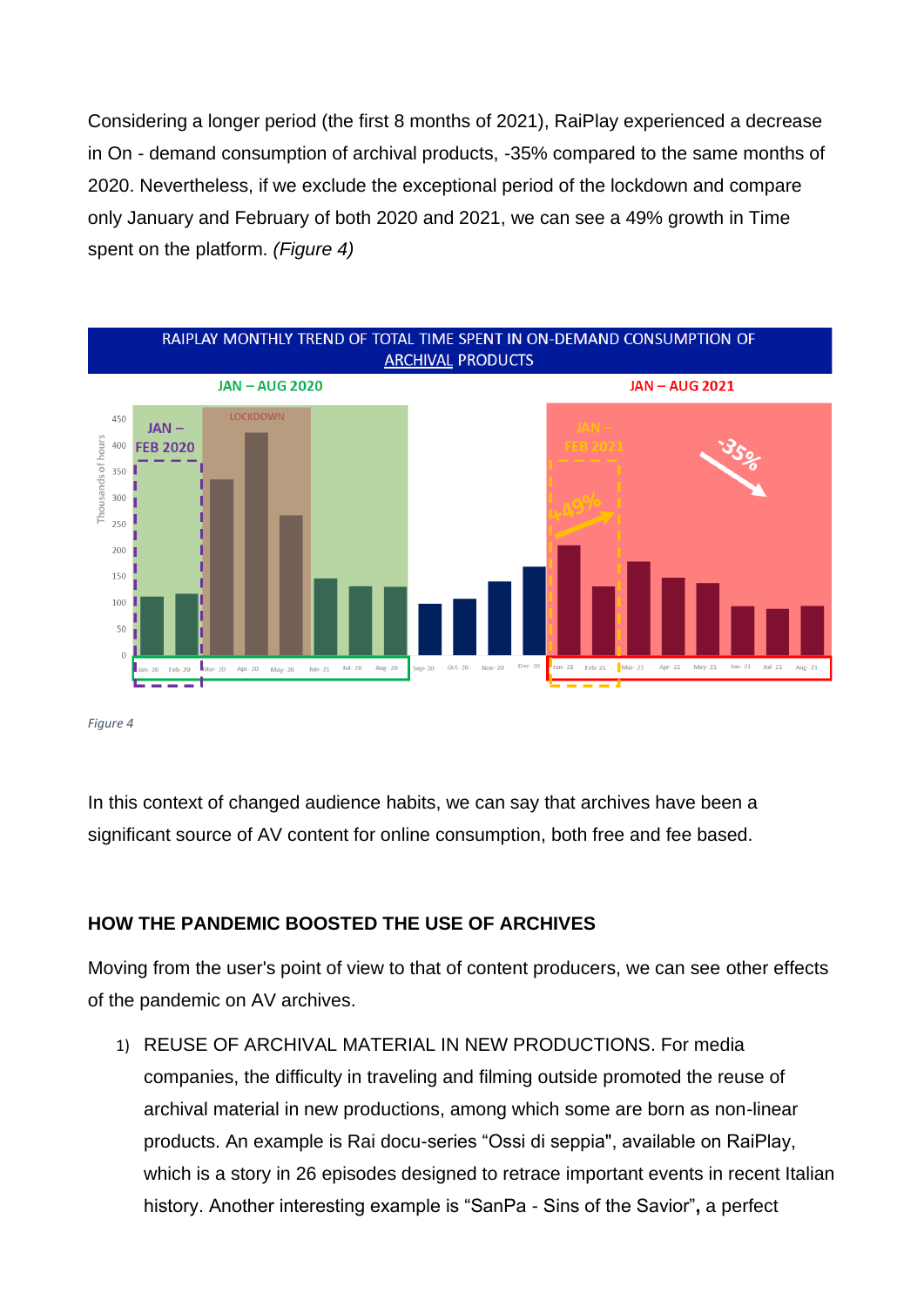example of a Netflix production massively exploiting RAI's archive to tell the story of a famous rehab community in Italy during the 1980s.

2) USE OF THE ARCHIVE IN LINEAR TV SCHEDULES. In response to the difficulties of filling up linear schedules, new and creative solutions were elaborated. A very interesting case of archival usage is "Domenica con..." a new form of program schedule for RAI's history channel, Rai Storia, that started at the beginning of the pandemic and covered up to 15 hours in one day. Every Sunday a different cultural or entertainment personality, such as Roberto Bolle, Nicola Piovani or Pupi Avati, becomes the "director for a day" of the channel, choosing and introducing contents from Rai's archive.

#### **HOW THE PANDEMIC REINFORCED THE SOCIAL ROLE OF THE ARCHIVES**

It is important to highlight how the pandemic has reinforced the social role of our archive.

A lot has been done for Education during and after the closing of schools, offering tools for students, teachers or enthusiasts. Rai and the Ministry of Education launched a new educational initiative called "La scuola non si ferma". Part of this initiative are new educational tv programmes that use great quantity of archival materials, such as "La banda dei fuori classe". In the same period, Rai released a new section called "Learning" on the OTT platform, with educational content targeted both to students and the general public.

Moreover, accomplishing its own cultural role in the country, RAI made an exceptional effort to bring cultural events directly into people's houses. When theatres and venues closed due to the lockdown, RAI Play hosted and live streamed shows from the most famous Italian theatres such as Teatro La Scala in Milan or Teatro dell'Opera in Rome. During the same period, Rai published several theatrical shows and operas from Rai's archive on RaiPlay.

Another example of innovative use of archival material for cultural purposes is Rai Teche virtual tour "Sulle tracce del crimine" (Hot on the Heels of Crime). In October 2020, RAI Teche set up the physical exhibition in Museo Di Roma in Trastevere. Repeated closures due to pandemic lockdowns prompted the creation of a virtual tour. Visitors can now navigate in virtual rooms experiencing an immersive tour through different multimedia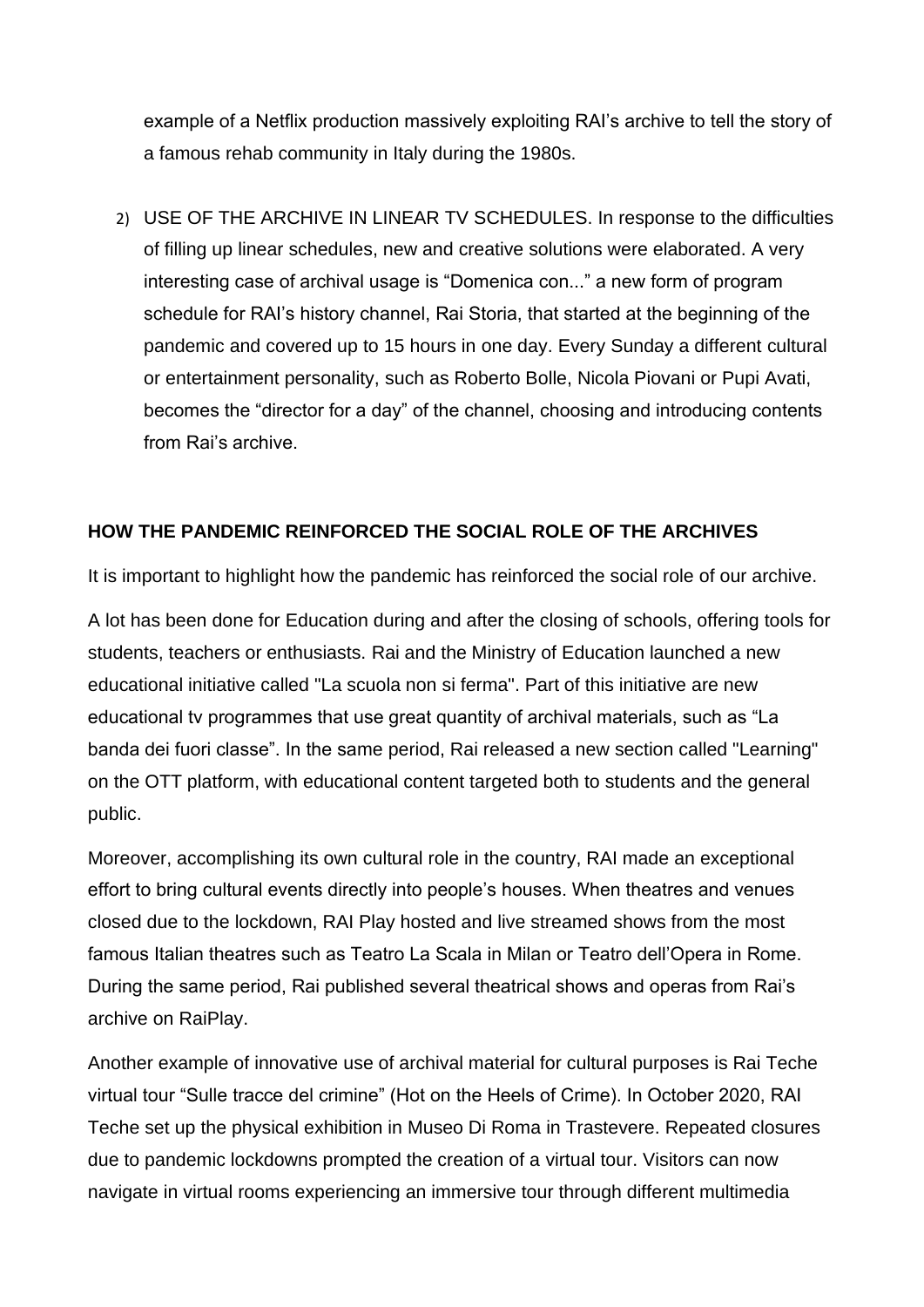content, more than 200 photographs and 80 tv shows, retracing the history of crime fiction and shows produced by RAI from 1954 until today.

#### **THE INVOLVEMENT OF THE RAI RIGHTS ARCHIVE DURING THE PANDEMIC**

Initiatives like these show how, now more than ever, Rai's archive is asked to provide content for a great variety of purposes, both for internal use and to sell to third parties.

Rights Archive department is the Rai department in charge of right clearance. We are a team of 22 people and from March 2020 we have been mostly working from home. Since the beginning of the pandemic, we have witnessed a considerable increase in requests for online exploitations (especially VOD), which forced us to a new reflection on the interpretation of old contracts, signed when this kind of technology did not exist.

But before considering our approach to the older contracts, let us focus on how the definition of VOD has mutated in Rai's contracts during the years.

#### **VOD DEFINITIONS IN RAI**

The earliest occurrences of the wording Video On Demand in Rai contracts date from 1998, especially in licensing contracts with major US or UK counterparts. Early Vod, sometimes associated with generic Internet rights, were included in contracts not as granted rights, but as elements which needed further negotiation with the counterpart to be acquired. In one of these contracts VOD is defined like this:

"*VOD": the end user pays a separate fee solely for the privilege of viewing a single exhibition of an individual Programme at a time chosen by the user."*

In 2005 with our internal official Glossary of Rights the wording VOD obtains a more detailed definition:

*Paid exploitation of a program made available electronically and via streaming on individual request at any time, on any platform and with any modality / access terminal, as a result of the choice made by the user within an offer of programs. The user can choose to freeze the image, to go back or forward. (Our translation)*

We notice at that time the term VOD referred only to a paying service.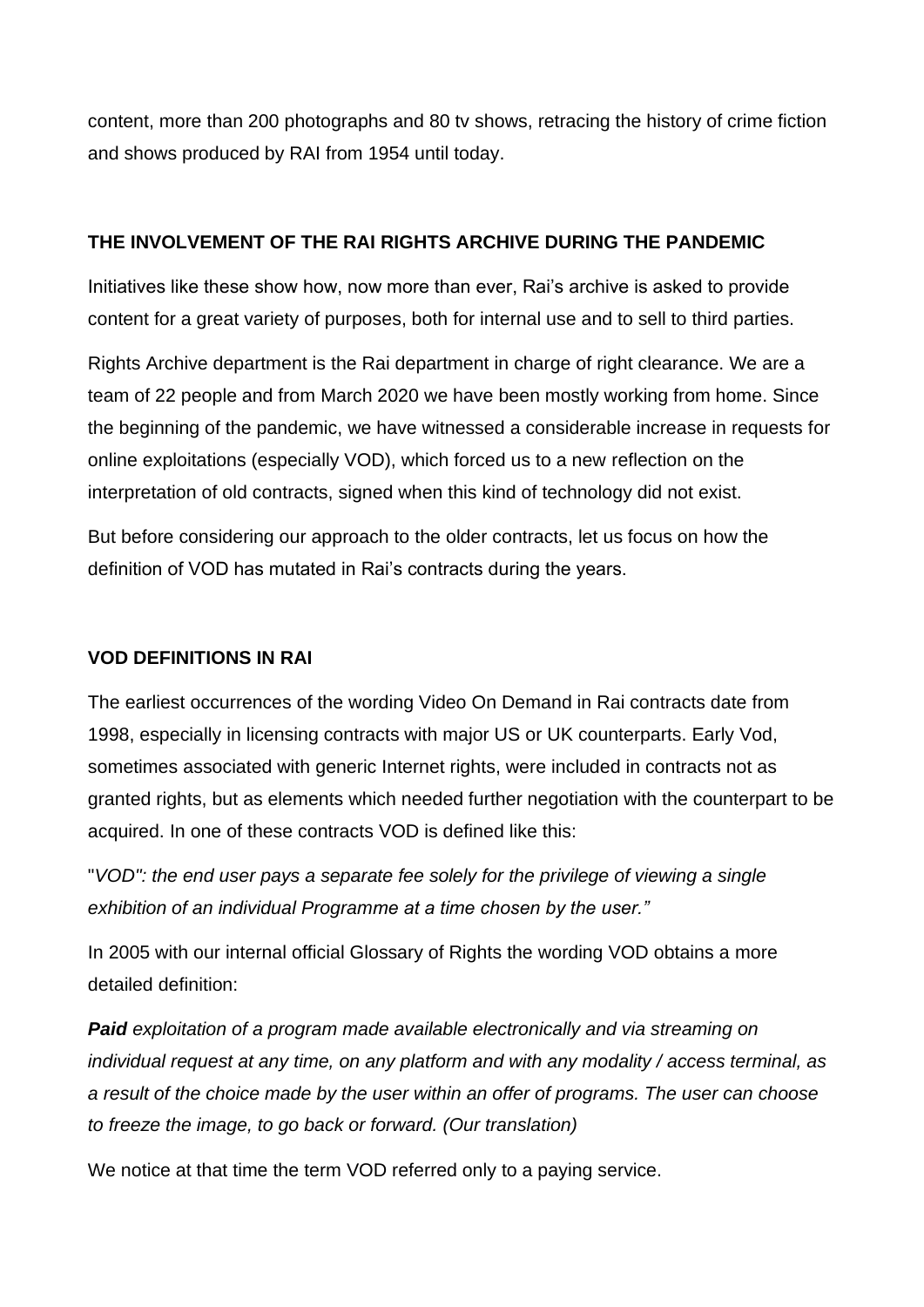In 2012, Rai published a new [Glossay of Rights](https://library.avanet.nl/glossary-of-rights/) within the European Union financed project PrestoPRIME, proposing a shared terminology for the negotiation and management of rights. VOD Rights were defined as follows:

*The rights to make the audiovisual content available to the public upon payment of a per exhibition fee at the time chosen by the final viewer by means of Television and/or by means of any other electronic communications network on a streamed or downloaded basis. Note: In almost all of negotiations the term VOD defines a right to provide an on-demand service for which an access fee is paid, a free of charge VOD is also possible but, in this case, a specific term has not been defined yet.*

This last sentence shows how the definition of VOD was in a transitory phase and free of charge services only began to be considered.

Only in 2015 does the full formalization of a free of charge VOD appear in RAI General Conditions of Contract: VOD is mentioned with all its Free of charge and Pay subcategories (Advertising VOD, Subscription VOD and Transactional VOD).

It is worth considering that 2015 was the year that Netflix was launched in Italy, thereby boosting the VOD market in our country and fostering the birth of other OTT platforms. In fact, our OTT service RaiPlay was launched the following year, in September 2016.

#### **ONLINE EXPLOITATIONS IN CONTRACTS BEFORE 2012-2015**

In Rai's contracts, before 2012 and in some cases up until 2015, to designate free of charge online exploitations, it was used the concept of "online Multimedia rights".

In the Rai official Glossary of Rights of 2005 "online Multimedia rights" are defined as follows:

*data communication (images, texts, sounds, etc.) from a computer or other similar instrument (e.g. PDA, I-POD, console, mobile phone, etc.) connected via cable / fiber / twisted pair (modem, telephone, etc.), wireless or other online service to other computers or similar tools through a network, excluding the rights of online communication in videostreaming included in television rights.*

The word Multimedia appears in RAI contracts since the early 90's.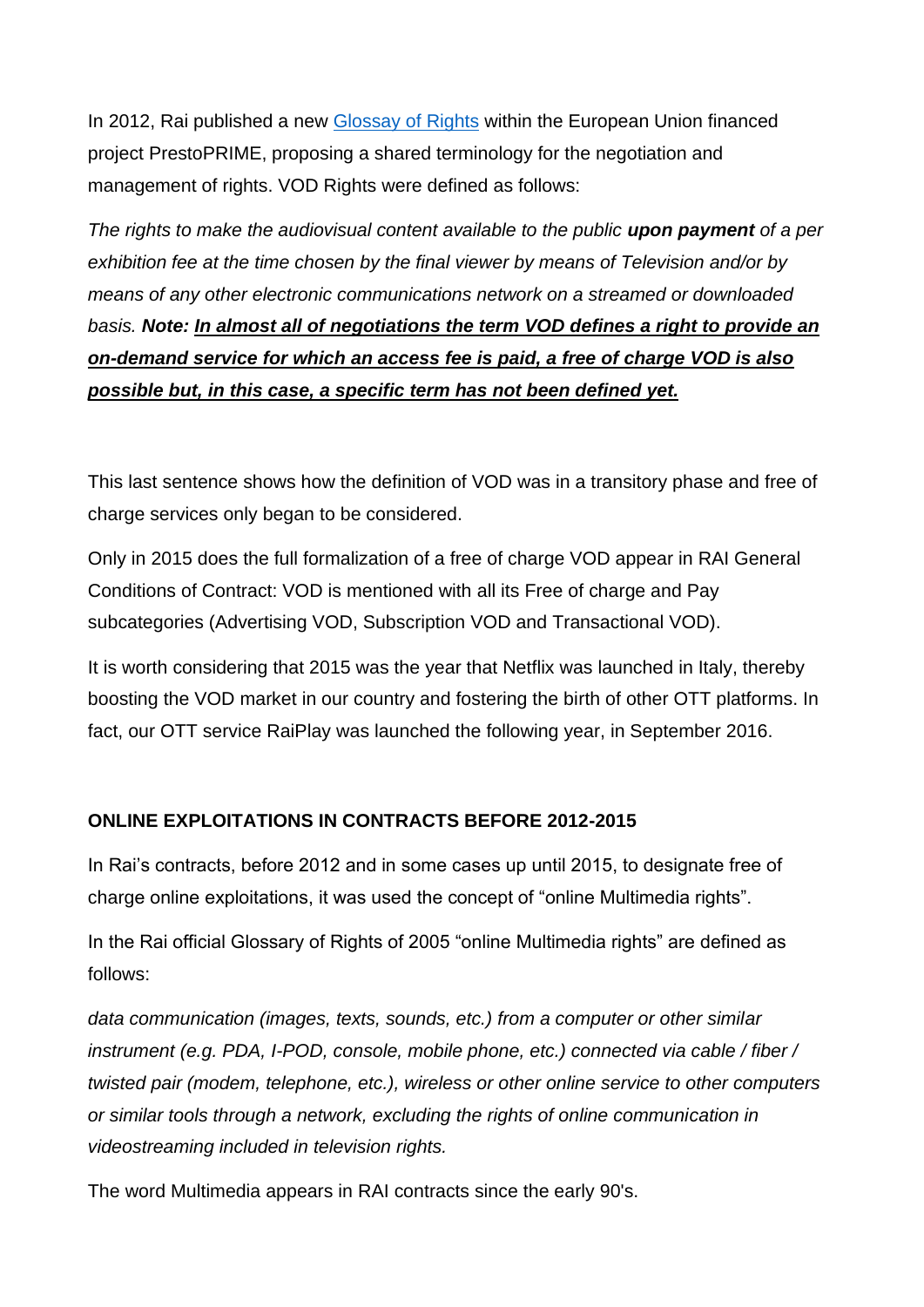In a 1993 agreement with a conductor of the National Rai Orchestra we can read: *"Rai is entitled to […] online (e.g. Internet) and offline (e.g. cd I, cd Rom) multimedia and interactive exploitation rights".*

## **INTERPRETATION PROBLEMS FOR CONTRACTS SIGNED BEFORE THE 90'S**

Before the 90's, the language of contracts does not specifically address multimedia rights because the technology did not even exist. This entails problems in publishing online old works from our archive, even if they are in-house productions. Let us make an example.

A 1970's agreement between RAI and a music composer may grant broadcasting rights to use his or her music in a TV series. So today, who owns the right to publish his work online? We could say RAI owns it because the composer signed a contract which granted RAI all existing exploitations, on the other hand the composer could disagree saying he did not intend to transfer multimedia or VOD rights because such rights did not even exist when the contract was signed.

In such cases the ownership of some exploitation rights may be unclear.

According to Italian law, if a contract does not explicitly include a right and uses broad and generic formulas, the intentions of the parties and the purpose of the contract should be taken into consideration<sup>1</sup>. If it is not possible to reconstruct, a restrictive interpretation must necessarily be adopted in order to protect the intellectual property as much as possible, so that everything that is not expressly provided for is excluded from the transfer by the author<sup>2</sup>.

At the same time, from an archival valorisation perspective, an excessively rigid and literal interpretation should be avoided, since Rai would otherwise be prevented from using any

<sup>&</sup>lt;sup>1</sup> Italian Civil Code, Article 1362: "In interpreting the contract, it is necessary to investigate what was the common intention of the parties and not limit oneself to the literal sense of the words. To determine the common intention of the parties, it is necessary to evaluate their overall behaviour even after the conclusion of the contract." (Our translation)

<sup>&</sup>lt;sup>2</sup> Italian Civil Code, Article 1370: "The clauses inserted in the General Conditions of Contract or in forms prepared by one of the contracting parties are interpreted, when in doubt, in favor of the other." (Our translation)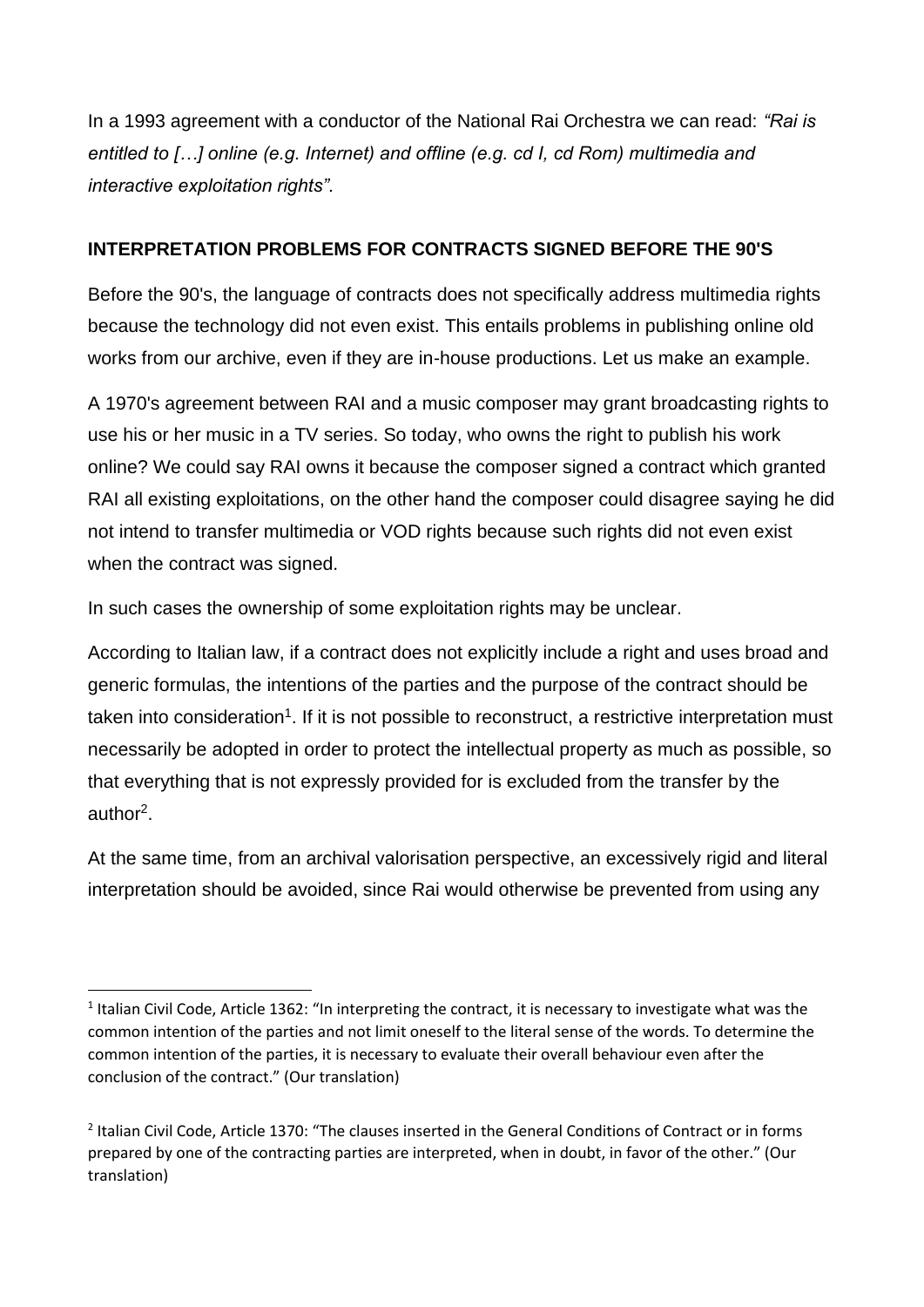production created prior to the introduction of the Internet or the VOD technology. (Figure 5)



*Figure 5*

In order to take reasonable decisions, it is important to start from the contract text.

# **EXAMPLES OF CONTRACTS FROM THE 60's TO 80's**

Let us view some extracts from agreements between Rai and various artists (taken anonymously for privacy reasons) for the production of in-house shows from the 60's to the 80's.

1967 : The artist grants RAI *"free use for broadcasting purposes (radio, television, cable radio [filodiffusione]) in Italy and abroad"* (Figure 6)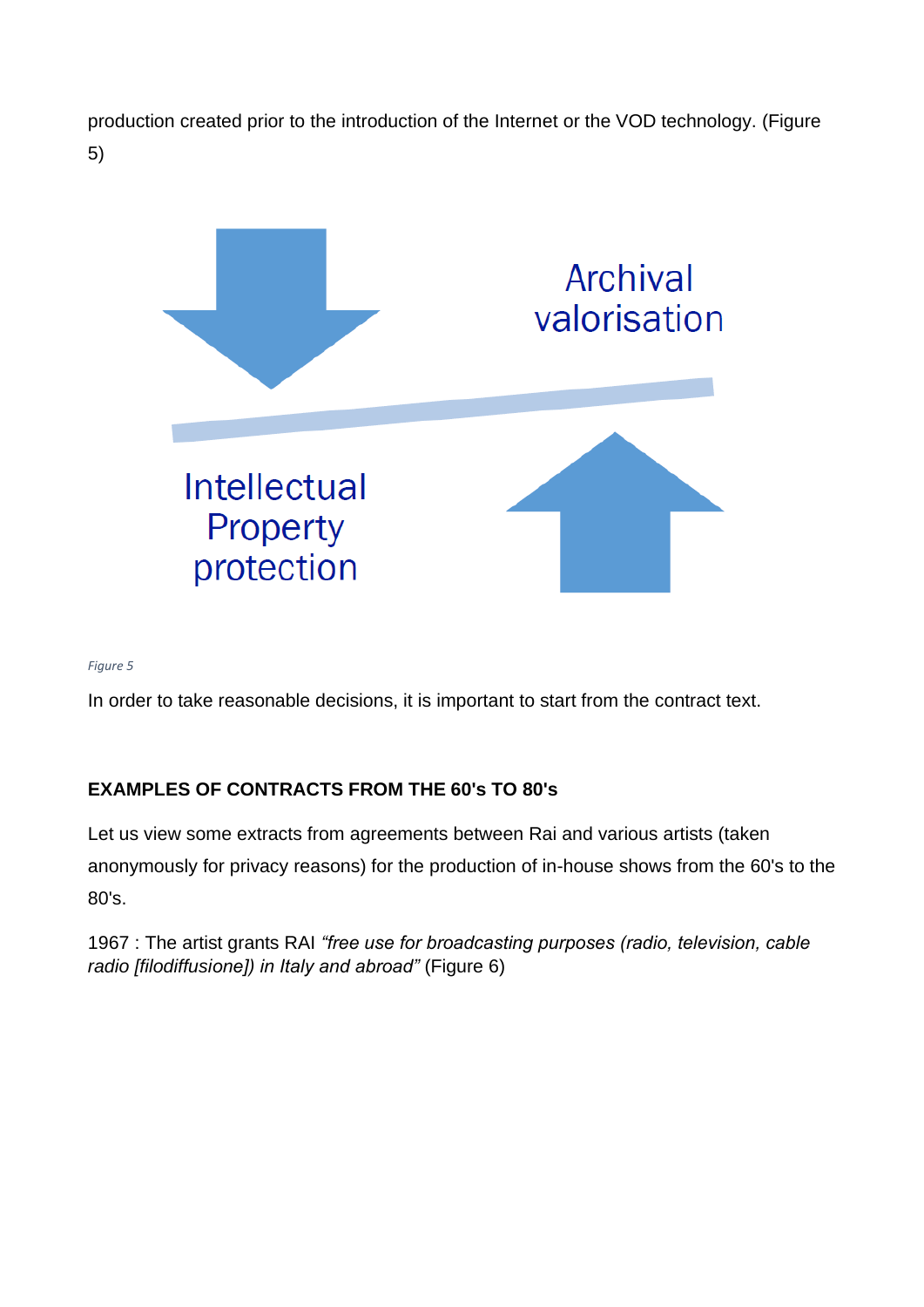| QGGETTO - Presiazione asiates.                                                                                                                                                                                    | Alla                                                                                                                                                                                                                                                                                          |
|-------------------------------------------------------------------------------------------------------------------------------------------------------------------------------------------------------------------|-----------------------------------------------------------------------------------------------------------------------------------------------------------------------------------------------------------------------------------------------------------------------------------------------|
|                                                                                                                                                                                                                   | RAI - RADIOTELEVISIONE ITALIANA                                                                                                                                                                                                                                                               |
|                                                                                                                                                                                                                   | DIREZIONE GENERALE<br>Viale Mozzini<br>ROMA                                                                                                                                                                                                                                                   |
|                                                                                                                                                                                                                   |                                                                                                                                                                                                                                                                                               |
| SIGNORA                                                                                                                                                                                                           |                                                                                                                                                                                                                                                                                               |
| NILANO                                                                                                                                                                                                            | A/SCR/84<br>äilano, 1/1/67                                                                                                                                                                                                                                                                    |
| via Osmerini 4                                                                                                                                                                                                    | No ricovulo la vostra                                                                                                                                                                                                                                                                         |
|                                                                                                                                                                                                                   | cel sequente tenare:                                                                                                                                                                                                                                                                          |
|                                                                                                                                                                                                                   |                                                                                                                                                                                                                                                                                               |
| . Is estimate contempore the la S.V. In the net security in quality of a<br>por prandere parto ollo roalizzazione dalla                                                                                           |                                                                                                                                                                                                                                                                                               |
| PRODUZIONE TELEVISIVA (0)                                                                                                                                                                                         |                                                                                                                                                                                                                                                                                               |
|                                                                                                                                                                                                                   |                                                                                                                                                                                                                                                                                               |
|                                                                                                                                                                                                                   |                                                                                                                                                                                                                                                                                               |
| prove. Fesecuzione a le relativo ragistrazioni avranno facqui                                                                                                                                                     | 1/67                                                                                                                                                                                                                                                                                          |
|                                                                                                                                                                                                                   |                                                                                                                                                                                                                                                                                               |
|                                                                                                                                                                                                                   |                                                                                                                                                                                                                                                                                               |
| Milaro<br>'el contri stadi di<br>Me                                                                                                                                                                               | C.sc Sempione, 27                                                                                                                                                                                                                                                                             |
| Sila ara che in C.V. necota ciano du rei provincia.                                                                                                                                                               | O.<br>in also focalità a regita codita e                                                                                                                                                                                                                                                      |
| 2) il ottriperiab identificativo concertato e dalla S.V. scrattato por la passante vertitara è di Li                                                                                                              |                                                                                                                                                                                                                                                                                               |
|                                                                                                                                                                                                                   |                                                                                                                                                                                                                                                                                               |
|                                                                                                                                                                                                                   |                                                                                                                                                                                                                                                                                               |
|                                                                                                                                                                                                                   | et à compandre el ogni avito cons 5.V. air la libra d'Autom talavisiva delle anatorina della S.V. a coda rehistoriano per la registrazione con                                                                                                                                                |
| districts estimate, televisional filodificatore) in Italia ed all'actore,                                                                                                                                         | qualitati nozzo cilittista delle predzioni plezza (dism. palloda cirematteralo), nicita nigvetico e alto mataj per il tituro seo a osopo di noto-                                                                                                                                             |
| d) La B.V. nell'effettuare justo quanta nocassanto par le presiszioni aggotto defia penente, pa l'altro:                                                                                                          | reate il vegliato nobistio di dospione perionalo, che è a metati della S.V., con la Sala assosione del costumi a relativi enversori forsiti a cara                                                                                                                                            |
| 44 a giudizio insindatabile di cuosto Società:                                                                                                                                                                    | - fatkačnih a teža io fram mideranim par la alfilizirano dele produciora suddoka, povembroled ale provo akuas, regli prem kre salzirab Ca                                                                                                                                                     |
| companzo come sepre concontinui;<br>- premierá parto, a nosita fidikais, ella presentaziona della prodaziona pullia S.V. partoplato                                                                               | ad infinal is debt prove, all'essentions ad als repletations, pack excuses previou invisio a pagada extra cap på competit ratioclera al                                                                                                                                                       |
| the potentia access importive and restrict learning for in process frequentiers in the relation explaination);                                                                                                    | - estatută, dutinis îs permanenza na nesti lucai, fatis la name vigenii per la fineiplim dogli audiori a data transiciloni e iuto la disposizioni                                                                                                                                             |
| coll per fetta la durata delle attesse:                                                                                                                                                                           | - diedned velle mits does awante Sega in preve, Portraciono e la registrazion, el cal cità prenato, e nas preseno la propria opara la altri system                                                                                                                                            |
|                                                                                                                                                                                                                   | — Cours recorsi, quands da nel richissis, alle grove, por abiti o costumi, passe le sadorie ato La versaco indente a megli croni ficonti.<br>O La R.V. pebà attore da moi profoziale accorda la condizioni e la madaltà diuso, qualque a messe framazoabile giudzia, la S.V. por riptifasse   |
| ideves al casti por il quali è stata scritterata.                                                                                                                                                                 | Si la tama di inadocrofanza da paté della S.V. anche partiale, ad ere date elemente sepez specificate, e cabo li seco di ferra reggiora, in 8.V.                                                                                                                                              |
| nghfith a gunda scolat). I fíola dí panais a sanca progladada di magyinni duran la parrora di L. .                                                                                                                |                                                                                                                                                                                                                                                                                               |
|                                                                                                                                                                                                                   | Par I ritardo de perto chilin C.V. riopado agli crari chibilità por le preve<br>l'estadore a la lagislación, um mercion a dosi ninus no comune tels de non progledicarse l'ordinale exiginante, la ganda e carlo della                                                                        |
| 3-V, por egri etrgolo ritardo, nos avià superiore al 10% della perena copraiadirate.<br>9) La propincia materia della S.7, dovrà esserei inmediaterante comunicata per rendera passibilo la scolimenta della S.V. |                                                                                                                                                                                                                                                                                               |
| sofízion di osi ella presento icitata al Istandori duale di dellto, cosco obtiligo di Isdaerità da anda in pani,                                                                                                  | Cle c autoriza e la considere la malatin a masso di un modico di modici. Nuovo, famoresto d'interce che in coso di conciviazione positivo lo                                                                                                                                                  |
| a regelata dell'Accordo Interfedenzio 22 marze 1995, che goi espressonente di sichiano.                                                                                                                           | D La cessione all'intere a ini commerciati della registaziona avalo e sideo o sulo video dolla Bra prestazione per l'attitzazione in sudiedificiati                                                                                                                                           |
| g is patiented - name                                                                                                                                                                                             |                                                                                                                                                                                                                                                                                               |
|                                                                                                                                                                                                                   |                                                                                                                                                                                                                                                                                               |
|                                                                                                                                                                                                                   |                                                                                                                                                                                                                                                                                               |
|                                                                                                                                                                                                                   |                                                                                                                                                                                                                                                                                               |
|                                                                                                                                                                                                                   |                                                                                                                                                                                                                                                                                               |
|                                                                                                                                                                                                                   | 4 In 1990 O Officelazioni dipendenti della ceribara di sui alla prassola lettara, ia RN. riconnome componesto ad ugni ottatto il furo di Pane.<br>Quaism in E.V., alfato della conterna della presente lettera, son elegga un periosiare domicilie, and considerate domiciliate adl'infisiane |
| sopraindicato.<br>cos arabinzione antigrate della presenta, sordivero digitati setuti.                                                                                                                            | та атека от можете совтема запаш от двиго зарив, виста ата слизнове селовао села пов - посладавание рульму - Vigge Maggini, Перио,<br><b>RAI - RACIOTERZUSIONSE MALSARA</b>                                                                                                                   |
| W conformo 1 mio koncelare e la mia specificatoro di quento copra, compreta la compagniza (3) foro di Réma.                                                                                                       |                                                                                                                                                                                                                                                                                               |
| 8060 SENSO ANTERNACIO e O M. CO NIO GOVEZO O Anternacional Mon                                                                                                                                                    |                                                                                                                                                                                                                                                                                               |
|                                                                                                                                                                                                                   |                                                                                                                                                                                                                                                                                               |
| <b>Constitution of COV ASSAULT CONTRACTOR</b> CONTRACTOR COMPANY CONTRACTOR CONTRACTOR CONTRACTOR CONTRACTOR                                                                                                      |                                                                                                                                                                                                                                                                                               |

*Figure 6*

1973: *"The agreed remuneration also includes the amount due for the total or partial free use, for broadcasting purposes (radio, television cable radio [filodiffusione]) in Italy and abroad of the production and recording by any means"*

In RAI contracts, this same wording is used until the late 70's, when another contract template began to be applied.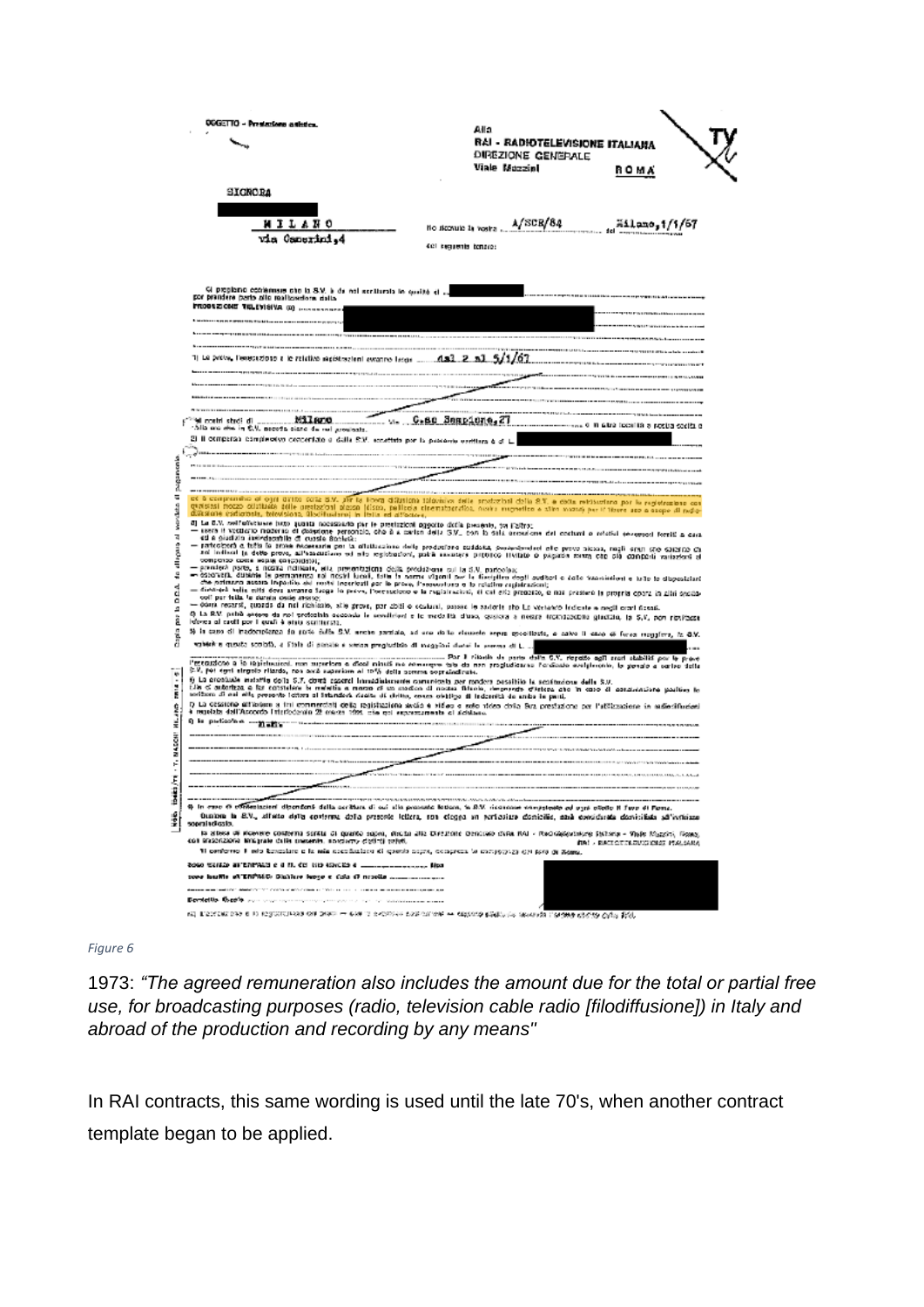1977: Your work can be *"freely used, in Italy and abroad, in every form and way, without limitations or constraints, for all purposes related to our business"* (generic formula)

1987: Rai can use your work *"in every form and way […] in the context of commercial, publishing, audiovisual and recording activities*" (more specific formula)

# **ADDITIONAL CHECKS WITH COLLECTING SOCIETIES**

According to RAI, this type of wording, especially the one consenting only "broadcasting purposes", does not allow an indisputable usage on online platforms. In such cases, RAI decided to carry out further verifications with collecting societies or directly with authors or artists. In RAI there is a specific department, the "Copyright" department ("Diritto d'autore"), which performs these additional checks.

If the author or the artist is not represented by any collecting society, permission must be asked directly to the rights' owners, and, if a fee is requested, a direct negotiation must be carried out.

On the other hand, if the author/artist is represented by SIAE, the principal Italian collective society, but only a partial use of the work (less than 10 minutes) is needed, permission is not required because there is a preliminary agreement between RAI and SIAE.

Nevertheless, if a longer piece of footage must be used or if an entire old production must be uploaded on RaiPlay or sold to third platforms, RAI must get permission from SIAE or other collecting societies and then pay a license fee. After that, SIAE carries out the fee distribution among the authors according to autonomous criteria. (Figure 7)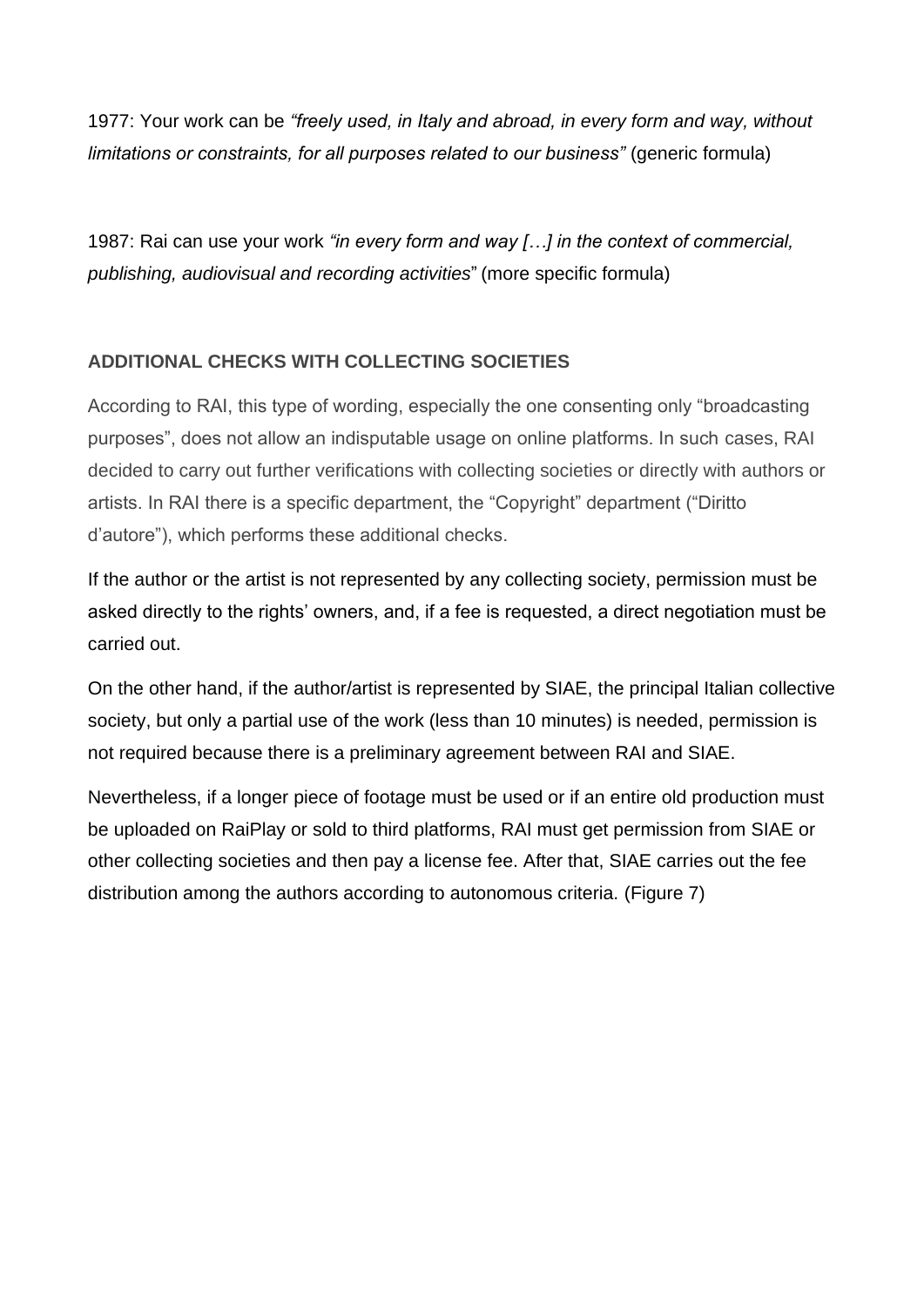

*Figure 7*

## **CO-PRODUCTIONS, FILMING CONTRACTS AND LICENCE AGREEMENTS**

Even in the case of co-productions made before the 90's, this type of checks with collecting societies must be carried out. This happens when RAI holds 100% of the existing rights in a specific territory. In the event that within the territory there is a division of the percentages of rights among the co-productors, it is mandatory to consult the other party, and if necessary, to sign a new agreement.

When we read an external filming contract (for example the filming of a theatrical performance or an event held at a private facility) or a license agreement signed prior to the 90's, we adhere strictly to the contract limiting the exploitation to the linear television only or signing a new agreement with the counterpart to acquire new exploitations rights.

#### **CONCLUSIONS**

Having carried out the necessary checks at different levels (involving the Copyright department if necessary) some uncertainties may persist and some risks must be taken.

The ultimate goal of the rights clearance process is to open our archive to the public as much as possible. In an evolving media market, where online uses of archival materials moved from being optional to being necessary, it is important to take all needed steps to make older productions available for online publication and/or to ensure they can be reused in new productions. Only in this way can Rai, as well as any other AV Archive,